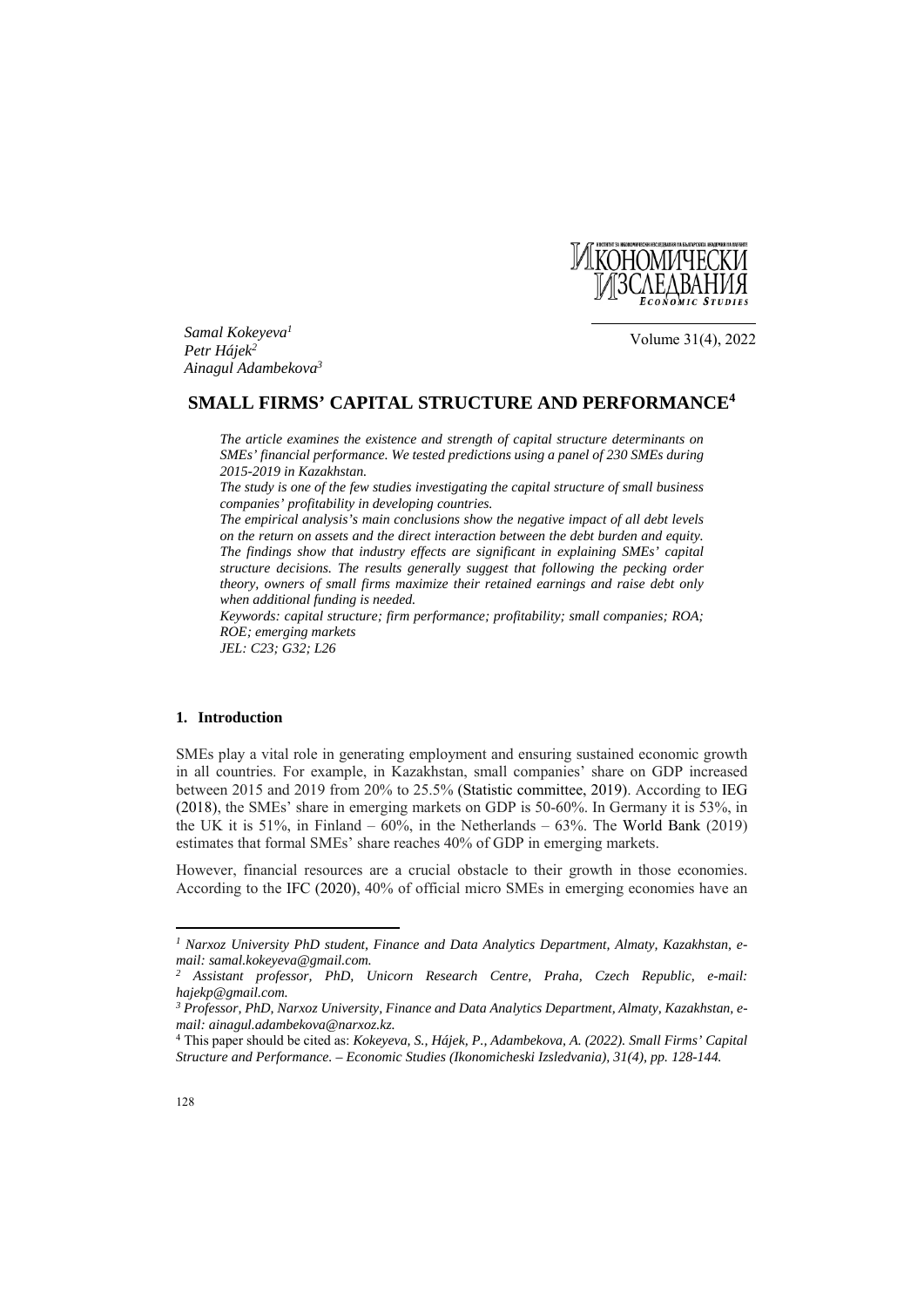unfulfilled need for \$5.2 trillion per year. In this regard, one of the major factors influencing a firm's productivity is capital structure and related decisions.

On the one hand, the leverage allows the company to earn more in the future, but on the other hand, there is always a financial risk associated. There is a possible loss as the investment may become worthless while the loan needs to be repaid following contract terms. The degree of such a financial risk is related to the company's financial structure.

It is essential to understand whether firm performance is affected by the capital structure or other reasons. A lot of capital structure research papers use data from relatively large publicly listed firms. The theoretical framework usually uses illustrations and causal empirical data concerning large companies. In many countries, it is challenging to obtain publicly available small businesses' financial data. In this regard, few studies have been done on SMEs' capital structures that are not publicly traded on a stock market, especially in emerging markets.

The purpose of this study is to examine the existence and strength of capital structure determinants on small firms' financial performance in order to determine what capital structure theory they follow in their financing decision.

Kazakhstan is a unique country for conducting scientific research on SMEs. If investments were attracted mainly for oil extraction and construction at the beginning of independence, the current development goal targets SMEs. The government has a variety of lending programs to support small businesses. Simultaneously, SMEs are income taxed at the lowest rates (e.g., according to Tax Codex (2017), micro firms, with an annual income of less than 10.3 million tenges (about \$24,000) a year, pay taxes of 2% of the income. Small firms with annual revenue of less than 875.1 million tenges (about 2 million US dollars) a year pay 3% corporate income tax, and medium-sized firms with annual revenue of less than 8.75 billion tenges (about \$20 million) a year, income tax rate is 10%). However, many firms in developing countries have problems with financing their activities, which may lead them to bankruptcy. According to the (MFRK, 2020), 3146 enterprises went bankrupt in 2018, 50% more than in 2017, in 2019 – 3626. Moreover, as of March 1, 2020, the total number of businesses in bankruptcy proceedings was 3269.

This study applies the capital structure theory in small businesses (companies with less than 100 employees and with an annual income that does not exceed 875.1 million tenges (about 2 million US dollars) a year) and will try to test some control variables on the example of small enterprises.

In every empirical analysis, the problem with this attitude is that the capital structure's significant determinants must be evaluated in a somewhat arbitrary way, or worse, they must be omitted altogether. However, this may lead to a distortion of the results.

The paper will expand the empirical work on the capital structure by using small firms' extensive panel data over five years (2015-2019) from all the economic sectors. To reduce or avoid the bias of omitted variables, we use the panel data. Two coefficients are used to assess profitability: return on assets (ROA) and return on equity (ROE). According to Newman (2011), studying the relationship between the choice of debt level and a firm's performance is significant for many reasons. They attribute this to the growth in the average debt level of companies worldwide, the need for the influence of debt on firm performance,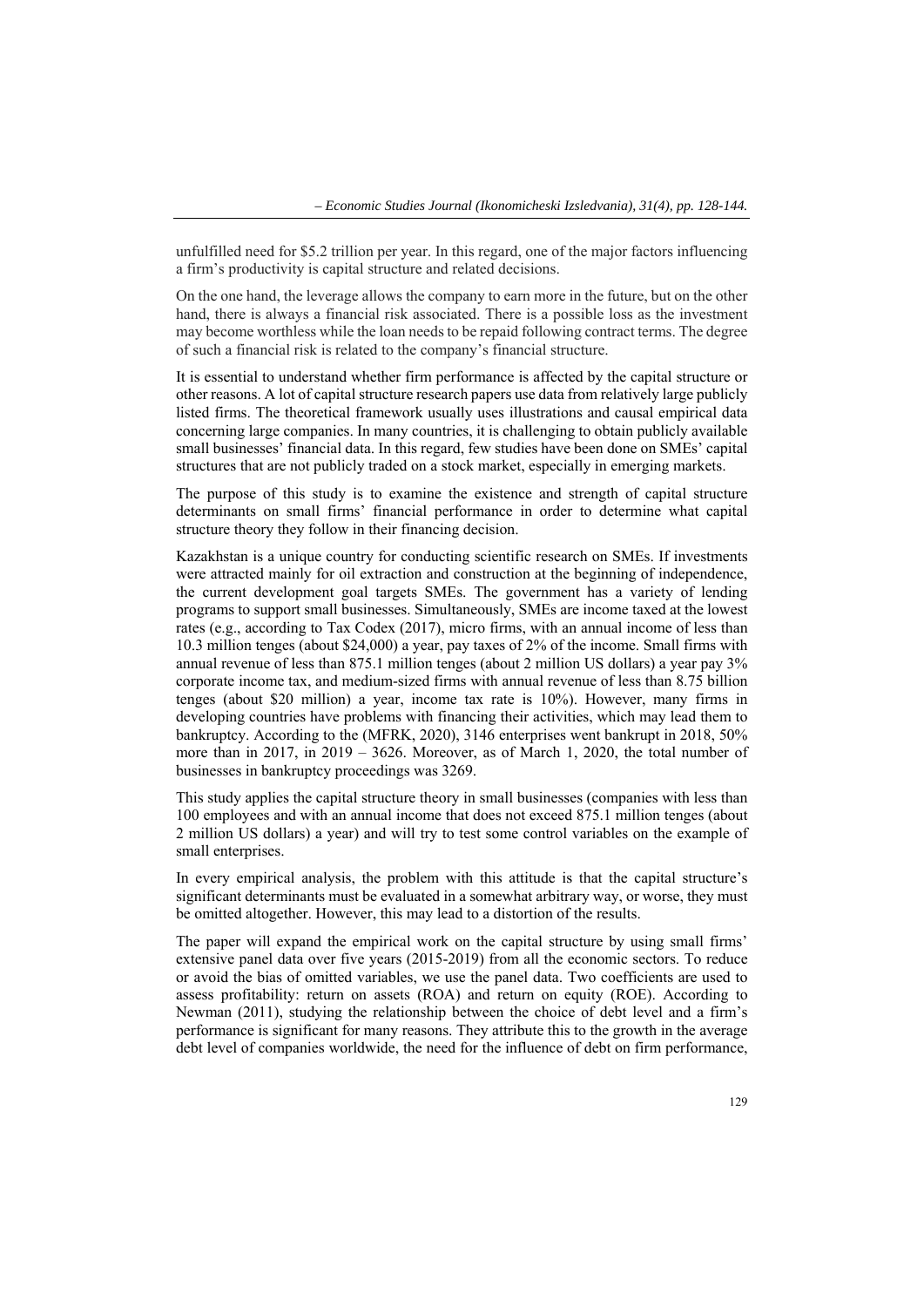and learning the connection between the debt level and shareholder wealth. The maximization of the wealth of shareholders is the main task of company managers.

## **2. The Literature Review**

The theory of Modigliani and Miller (1958) had a significant influence on the financial management practice, compared to previous studies, which concluded that solely its future earnings determine any firm's value. According to their theory, based on stringent set conditions, including ideal capital markets (which implies zero-taxation), the capital structure does not influence the firm's performance. If the Modigliani-Miller theory were correct, managers would not have to worry about making decisions about firms' capital structure because such decisions do not affect stock prices. However, the Modigliani-Miller theory only works in an ideal market. Although the authors revised their original theory in 1963, adding a factor such as corporate taxes to the model, the theory also did not find universal acceptance. For example, the statement of Jensen and Meckling (1976) differs from the statement of Modigliani and Miller (1963) that corporate taxes affect the cost of capital and, therefore, the value of the firm. The authors argue that borrowed capital, even in the absence of taxes, can affect the results of the corporation's activities.

Since the fundamental work of Modigliani & Miller (1958), much of the empirical research has focused on testing the implications of two competing capital structure theories, namely the trade-off theory and the pecking order theory. Empirically, the theories have experienced both successes and difficulties. Each point of view successfully explains several general patterns in the observed debt ratios, such as the relationship between the firm characteristics and the cumulative use of various sources of capital.

According to the Trade-off theory, profitable firms have more opportunities to use debt and protect income from taxes. Therefore, profitable firms prefer to finance their activities with debt to save on taxes. The theory was confirmed in studies of Chakraborty (2010), Chittenden et al. (1996), and Karadeniz (2008).

Pecking order theory does not imply a target amount of leverage or optimal capital structure. Each firm chooses its debt ratio based on financing needs (Myers, Majluf, 1984). Peckingorder theory assumes that debt-issuing firms mean that they have a positive development perspective: the company has investment opportunities and growth. Managers will not put the firm at bankruptcy risk because they are unsure of future profitability. In this regard, only companies that are sure of their ability to repay their obligations will take on debt. Thus, according to the theory, capital is issued to distribute risk among shareholders, and debt is issued to avoid wealth sharing. It is consistent with maximizing shareholder wealth and is therefore widely supported by other researchers. The preferred sources of funding are internal funds because the firm's managers know more about the firm's problems than the various third-party partners. Therefore, there is a distortion of data between managers and multiple partners, including market participants. According to Titman et al. (1988), the firms that generate high profits usually retain an acceptably low share of liabilities since profitable firms can acquire the necessary assets from their sources. The higher the company's profitability,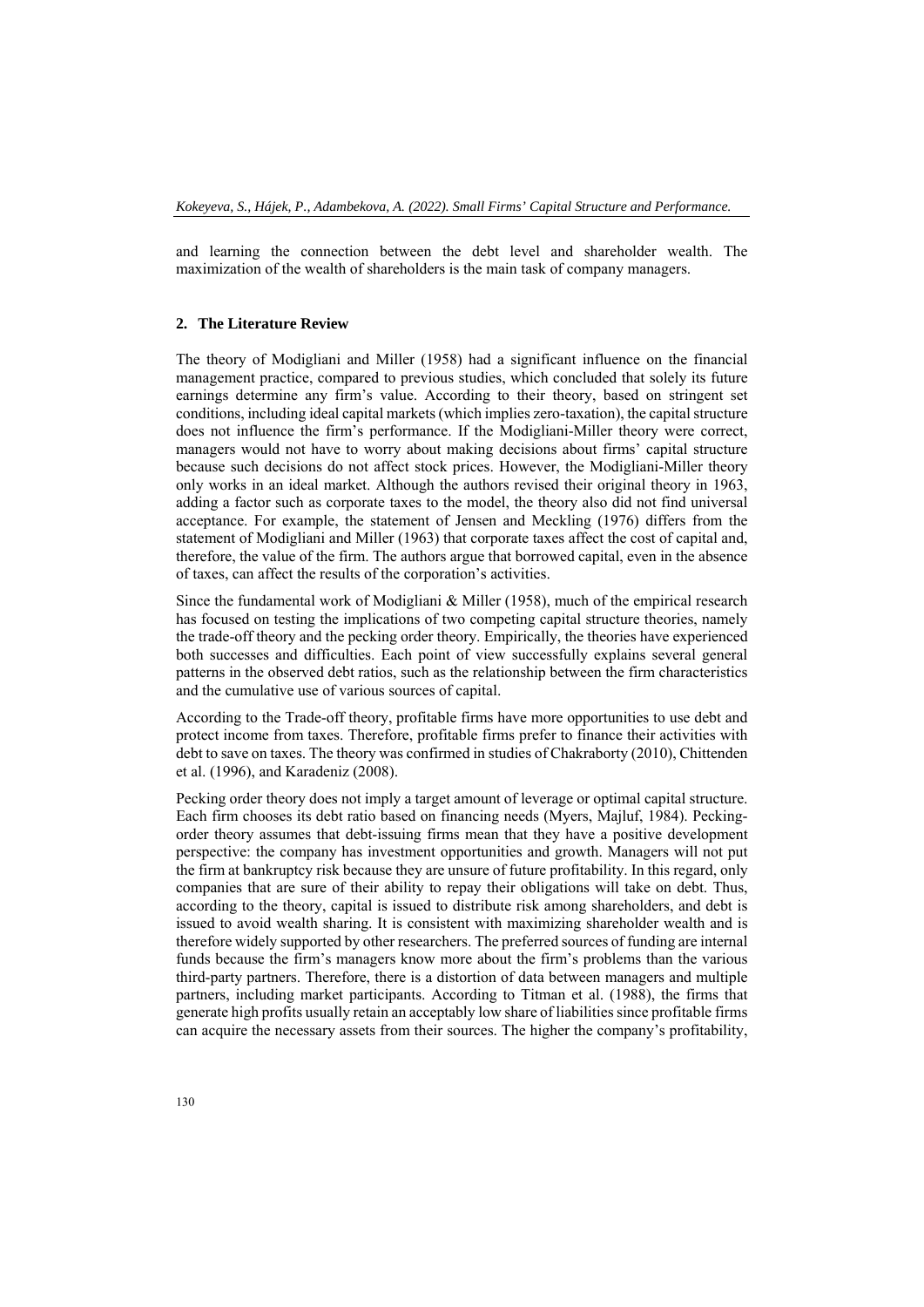the lower its debt level and the higher its retained earnings. Consequently, high-profit companies use their funds for investment, not for debt financing.

Empirical findings on the relationship between performance and leverage are controversial. The Trade-off theory suggests that the relationship between capital structure and profitability is positive. According to Jensen and Meckling (1976), the firms try to limit the organization's costs because of the differences that may arise between investors and bondholders when choosing the method of financing. Thus, reducing the value of companies leads to increased efficiency. An increase in debt has a positive effect on the value and efficiency of the firm (Ross, 1977). This statement is also supported by Hadlock and James (2002), Vijayakumaran and Vijayakumaran (2019) and Vo (2017), who conclude that firms expecting high returns prefer debt financing. The results found by the authors obtained are corresponding with the trade-off and agency cost theory. Therefore, we put forward the following hypothesis:

H1: The debt ratio has a positive correlation with the profitability of small firms.

The pecking order theory is supported by most empirical studies, such as studies of Abor (2007), Degryse et al. (2012), Di Pietro et al. (2018), Heyman et al. (2008), Mukherjee and Mahakud (2010), Nicos Michaelas et al. (1999). These authors' empirical studies have shown that firms prefer to finance new investment projects mainly at the expense of retained earnings. Therefore, they concluded that companies with high profits are less likely to need borrowed funds. Empirical studies provide evidence ensuring an adverse relationship between debt levels and profitability (Booth et al., 2001; Ebaid, 2009; Friend, Lang, 1988; Kester, 1986; Khatoon, Hossain, 2017; Rajan, Zingales, 1995; Wald, 1999). Following these studies, we put forward the following hypothesis:

H2: Debt ratio has a negative relationship with the profitability of small firms.

ROE allows comparing the ROI in shares of a given company with the return on alternative investments. The company's investment opportunities depend on this. The financial leverage level characterizes the influence of the capital structure on the ROE. However, the financial leverage impact works both ways. If it occurs due to a definite difference between the economic ROA and the price of borrowed funds, it increases the ROE.

Nevertheless, if the borrowing cost exceeds the ROA, the financial leverage impact acts to the enterprise's detriment, reducing the net ROE. Therefore, it is not easy to evaluate each capital source. Abor (2005) finds a significant and positive relationship between ROE and the short-term debt ratio. It means that short-term debt becomes less expensive, resulting in high returns. We, therefore, hypothesize:

H3: Debt ratio has a positive relationship with return on equity.

The negative correlation between capital structure and ROE is found in studies of Zeitun and Tian (2014), who studied the capital structure of Jordanian firms, and Abor (2007), who examined capital structure on the example of small and medium enterprises in Ghana, South Africa. We, therefore, hypothesize:

Н4: There is a negative correlation between debt ratio and return on equity in small businesses.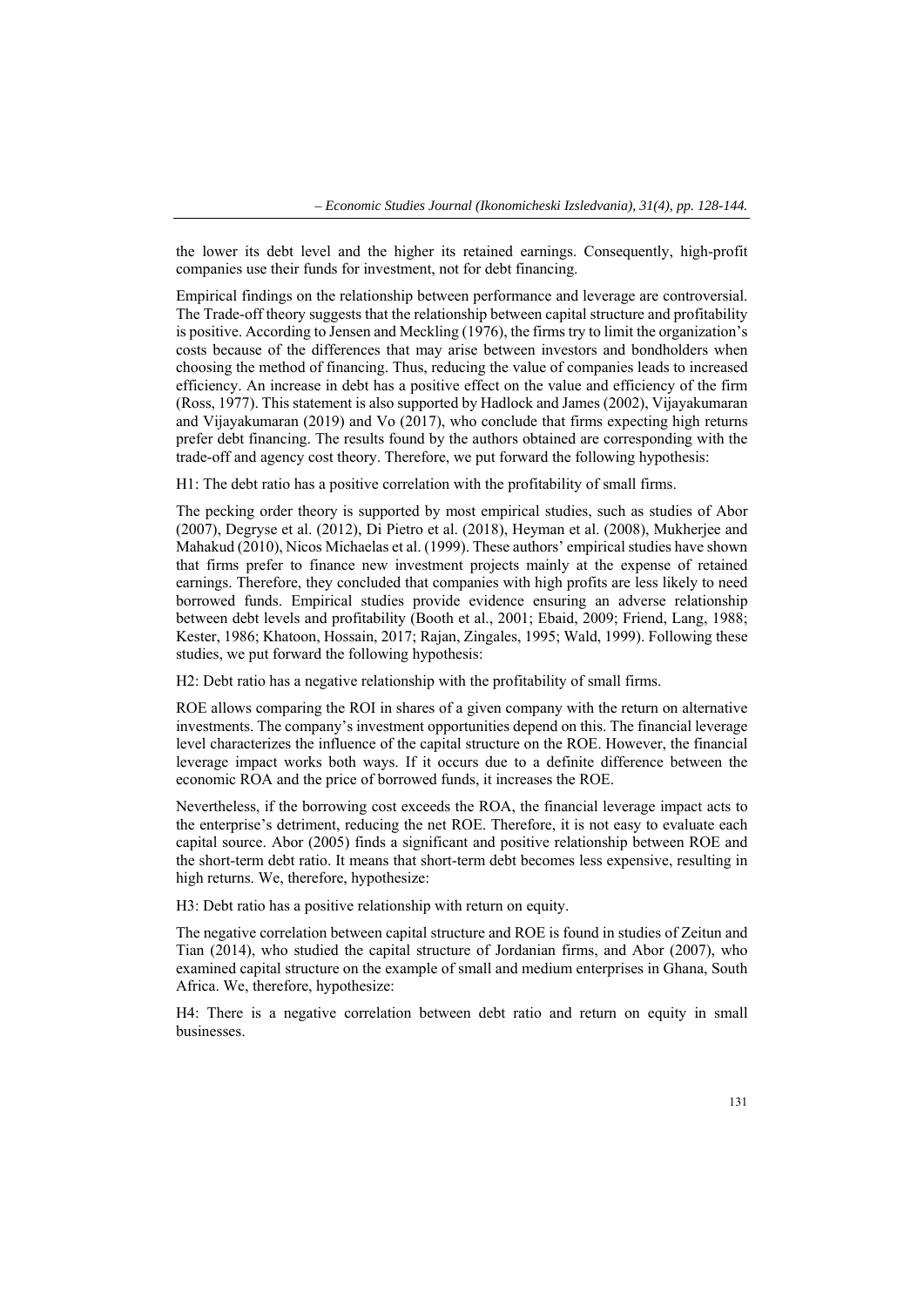Size can be an important factor in profitability. Large companies can save on scale and can use their market power. Therefore, they can favourably influence profitability (Shepherd, 1986). According to Chakraborty (2015), a larger firm may have more capacity, and size may affect the firm's performance. The evidence suggests that small companies are less efficient than large ones. Ayyagari (2011), Dabla-Norris (2017) studies result positively influence the firm's size on its productivity.

One of the significant determinants of profitability is asset efficiency. For a small private firm, tangible assets' present value largely determines its market value (Hutchinson, 1995). According to Chakraborty (2015), by accepting tangible assets as collateral, creditors are taking self-defence measures. Following the agency cost theory, there is a risk that shareholders may make suboptimal investments. Thus, in the event of a default on their debt obligations, firms with sufficient tangible assets can avoid bankruptcy. These statements are also supported by Harris (1991), which argues that a large volume of tangible assets should correspond to a more substantial firm's liquidation value. According to Coleman et al. (2016), firms with high total assets will allow firms to get high liquidation value in the event of bankruptcy, and it will allow lenders to reimburse most of their borrowings.

At the same time, the Trade-off theory assumes that firms with a significant amount of intangible assets should rely on equity financing. In contrast, firms with tangible assets should rely more on debt financing (Harris, 1991). However, the benefits and disadvantages of offering excessive debt are significant.

The effective income tax rate helps determine the quality of tax management and the financial position (Gaspar et al., 2016). A company with a high tax rate should use more debt because it should have more leverage due to the higher income it protects from taxes. Several empirical studies, such as MacKie‐Mason (1990), studied the tax impact on a firm's financial policy, mainly in developed countries where the focus is on tax policy. Graham et al. (2017) argue that taxation does influence corporate financial decisions, but the value of this effect is generally small.

### **3. Overview of Small Companies in Kazakhstan**

SMEs represent the central sphere of employment of the population. It has become a kind of indicator of the General State of Affairs in the economy. They form new market niches and points of economic growth. Besides, it contributes to maintaining competition at the proper level and flexible restructuring of production. They also provide acceleration of innovation processes, forming social orientation of market relations and employment growth. By the data (UNDP, 2019), the number of small enterprises in the world economy exceeds 95% of all enterprises' total number. SMEs account for more than 60% of the employed and their share in GDP reaches 50%. Today in Kazakhstan, one in five of the working-age active population is engaged in SM businesses. Almost half of them are individual entrepreneurs. If we compare the share of SMEs on GDP, as of 01.01.2020, they account for 38.7% of the overall number of enterprises in Kazakhstan (Figure 1). The share of the country's GDP of 29.5% (Damu, 2019). By comparison, in developed countries, the share of SMEs is higher than 50%. This indicates the insufficient development of SMEs in Kazakhstan.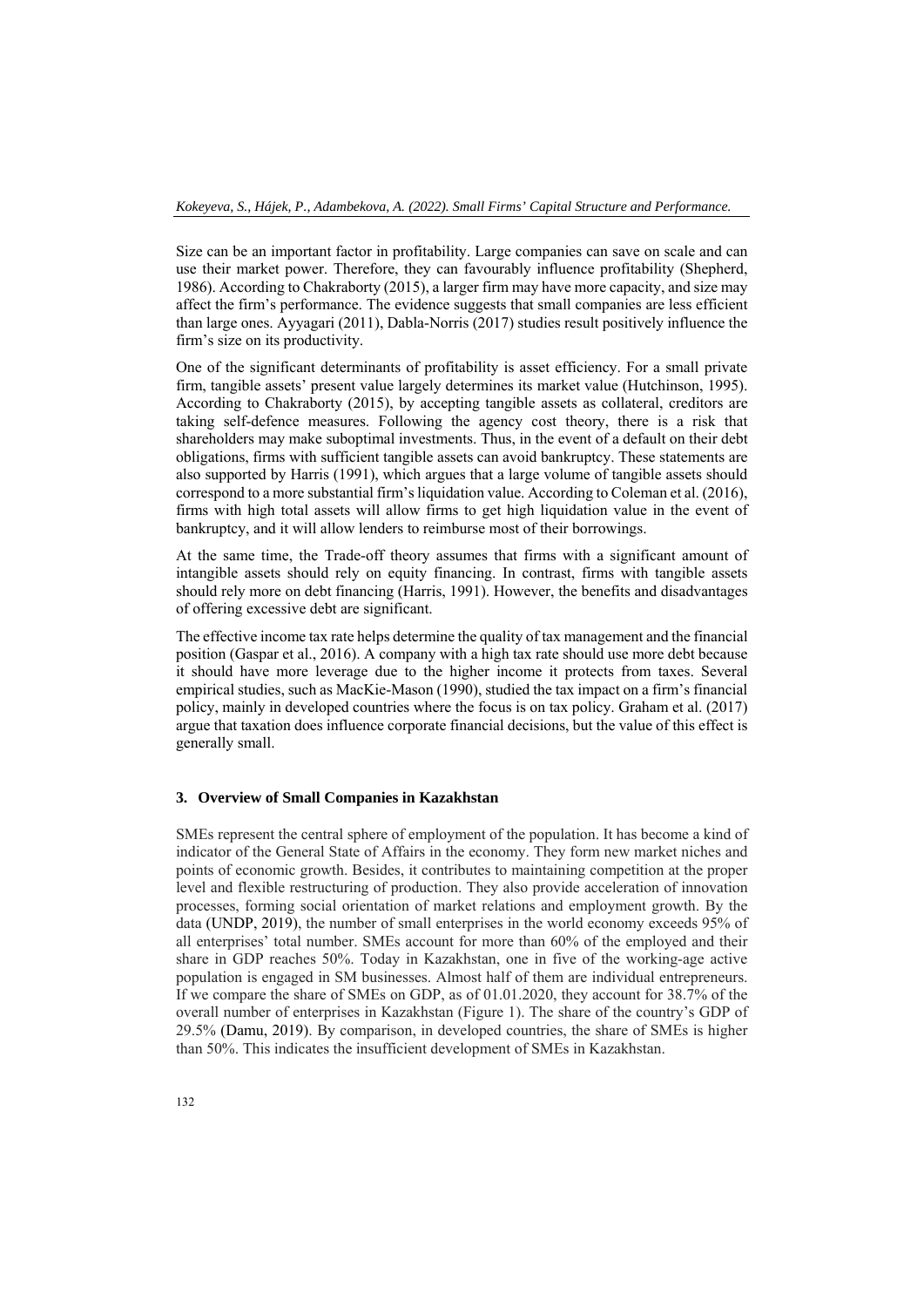

Figure 1

*Source: Damu, 2020.* 

One of the most challenging problems hindering SME development is the absence of sufficient financial resources for most subjects to meet their investment and working capital needs. SMEs have a relatively lower ability to provide collateral for a loan they need. In such cases, the banks need to increase credit risk premium making the loans more expensive for these companies. Simultaneously, low labour productivity does not promote improving the economic efficiency of the small business and constrains lending to small businesses secured by fixed assets.

It is no coincidence that developed countries' assistance to small businesses occupies a special place. All developed countries with market economies use different methods of administrative, legal, and economic support. The incentive mechanism includes, first, legislative acts that ensure the development and implementation of credit programs. Also, direct and guaranteed loans, preferential subsidies, tax incentives, and other financial and economic support forms.

To improve the small firms' performance, Kazakhstan has several financial support programs for small and medium-sized enterprises as Programs of "Damu" subsidiary company, "State business support" programs, and "Business Roadmap" program. One of the main programs is implemented by providing the State Fund with second-tier banks with financial resources for subsequent lending to SMEs. All financial measures of the government aim not only to directly increase the financial capabilities of business entities but also to stimulate nature and are designed to direct their development following national interests. The state supports SMEs in agriculture, innovation, exports, regional production placement and relies on a diverse financial lever (Damu, 2019).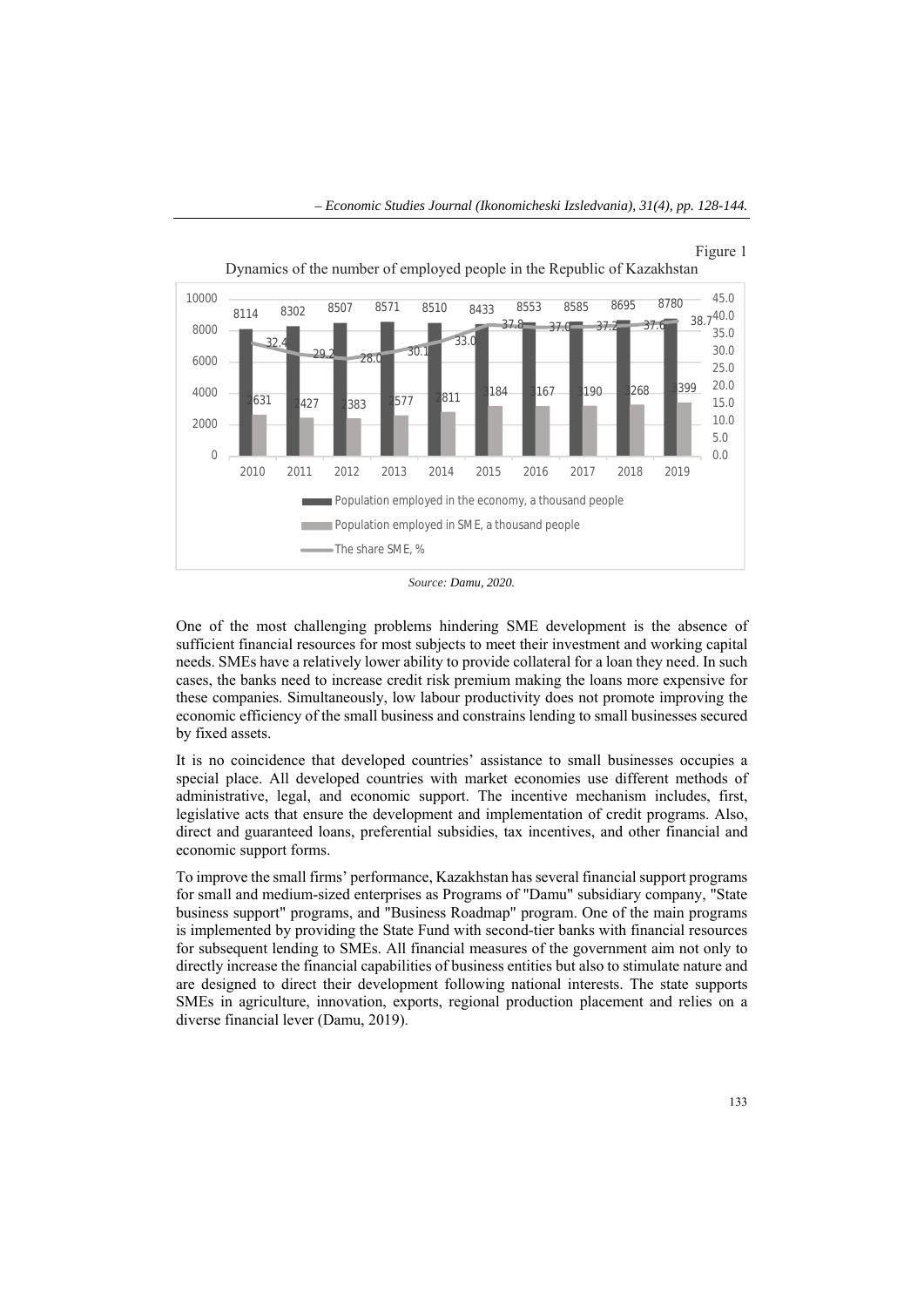### **4. Research Methodology**

The data for this study were taken from the database of the Agency for Statistics of Kazakhstan. Information was extracted regarding balance sheets and income statements of the 230 non-financial small enterprises for the period 2015 to 2019. The period was chosen because the average life of small companies in Kazakhstan is 3-4 years. Approximately 50% of businesses in the EU do not survive in the first 5 years, and in 15% of cases, business closure takes the form of bankruptcy (OECD et al., 2015). The sample contains 16 sectors, covers 13 regions, and 3 main cities.

## *4.1. Empirical Model and Variables*

Financial performance indicators are defined by return on assets (ROA) and equity (ROE). They are the most commonly used performance measure proxies used by Ebaid (2009), PeiZhi and Ramzan (2020), Salim and Yadav (2012), San, Heng (2011), Zeitun and Tian (2014). ROE is calculated by dividing the net income by the average shareholders' equity. ROA is calculated as the ratio of net profit to total assets. Explanatory variables are the shortterm debt ratio (STDR) and long-term debt ratio (LTDR). To determine the short-term debt ratio, we divide the short-term debt by total assets. The long-term debt ratio is determined by long-term debt to total assets. Besides the main variable, we selected control variables that impact the firm's performance, such as size, taxes (ETR), and tangible assets (TA). We determine the size as the firm's logarithm's income for one year. Tangible assets are measured by dividing net fixed assets by total assets. The ETR reflects the real share of tax payments from the taxpayer's amount of profit or income for a specified period. This indicator is determined by dividing 1the income tax amount by the total profit before tax.

### *4.2. Econometric model*

Our dataset includes observations over four years. That is why panel data econometric techniques were employed for the study. We assume OLS, Fixed-effects model, and Random-effects model. The estimation equation is as follow:

$$
Performance_{it} = \beta_0 + \beta_1 STDR_{it} + \beta_2 LTDR_{it} + \beta_3 Size_{it} + \beta_4 TAT_{it} + \beta_5 ETR_{it} + \varepsilon_{it}
$$

where:

 $Performance_{it}$  is ROA or ROE; *STDR* – short-term debt ratio; *LTDR* – long-term debt ratio; *Size* – log of sales; *TAT* – asset tangibility; *ETR* – effective tax rate;  $t = 2015 - 2019$  years;  $i = 1-230$ , companies;  $\varepsilon_{it}$  – the residual term.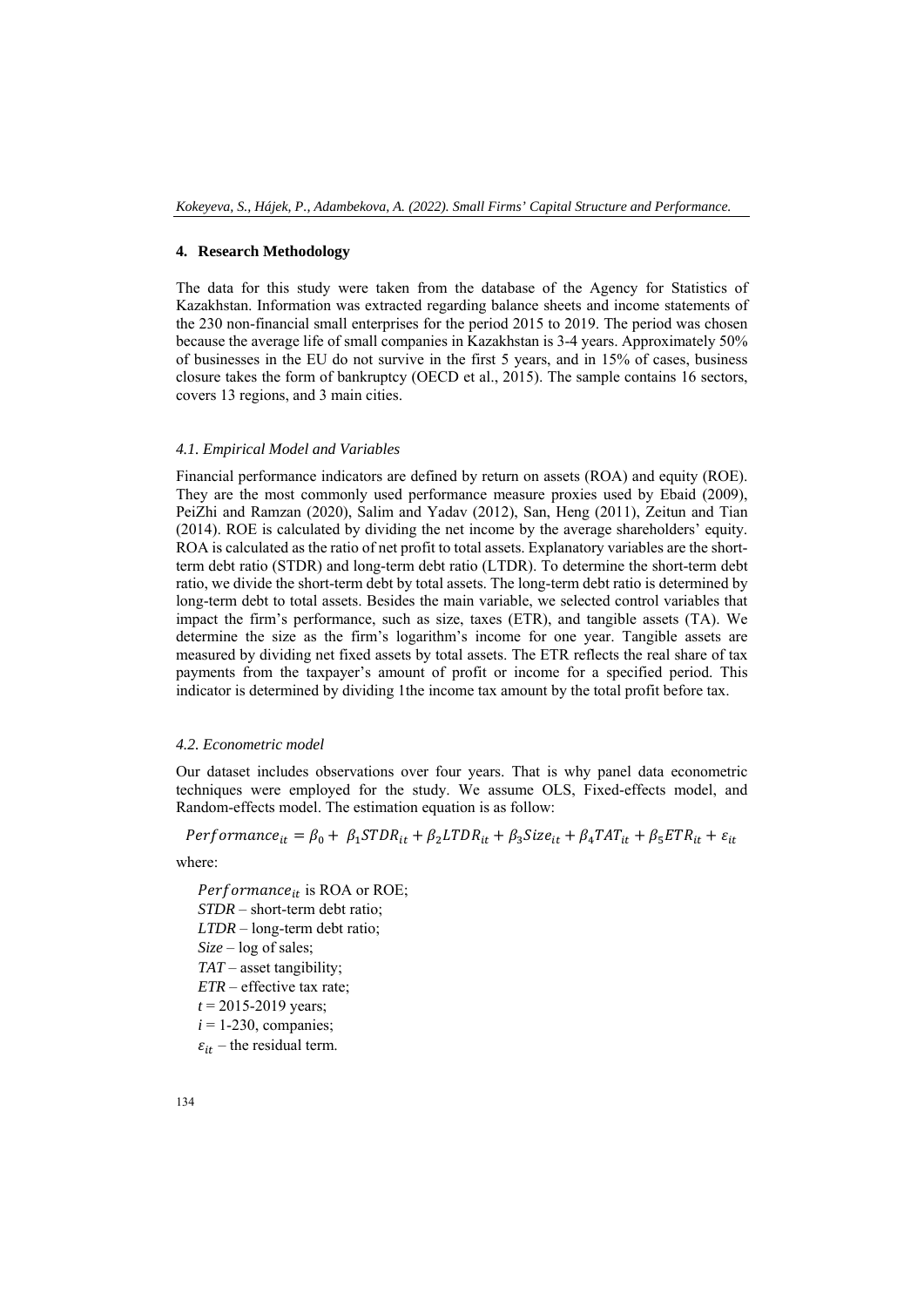### *4.3. Descriptive Statistics*

Table 1 shows descriptive statistics by industry group for all variables. ROA and ROE are the dependent variables, while independent variables are short-term debt ratio (STDR) and long-term debt ratio (LTDR). The control variables are Size, Asset tangibility, and Effective tax rate. Descriptive statistics represent average values, standard deviation, and minimum and maximum variables. The average return from assets of each firm is 1%. The mean value of ROE is 26. However, we need a more accurate analysis as the standard deviation is very high. The results show a poor performance by small companies (with less than 100 employees and with an annual income of less than \$2 million a year) in Kazakhstan. Although the average value of ROA and ROE has a positive result, there are also firms with negative values of these variables. Let's look at the sectors of the economy in table 1. Agricultural enterprises (column 6) have the lowest negative profitability, although their share of long-term debt is higher than that of all other industries. Which also corresponds to the theory of hierarchy. Because the agricultural sector is a priority industry in Kazakhstan, the state helps its growth through many policies. For example, by giving them loans at the lowest rate and taxing them at the lowest rate. However, since individual entrepreneurs are mainly engaged in agriculture, there is no valuable property secured on credit. There is no way to get such a loan despite the large amounts allocated for agricultural development. Many lands are excluded from agricultural turnover due to several factors like land reclamation and water supply (Khapova, 2018).

Table 1

| Variable                     | Obs  | Mean | Std.<br>Dev. | Min              | Max   | Agriculture | Mining   | Manufacturing | Sales | Construction | Services |
|------------------------------|------|------|--------------|------------------|-------|-------------|----------|---------------|-------|--------------|----------|
| Return on<br>assets          | 1076 | 0.01 | 0.47         | $-8.24$          | 7.52  | $-0.003$    | $-0.412$ | 0.004         | 0.072 | 0.044        | 0.004    |
| Return on<br>equity          | 1076 | 0.26 | 1.44         | 13.54            | 14.22 | 0.319       | $-0.483$ | 0.291         | 0.328 | $-0.324$     | 0.291    |
| Short-<br>term debt<br>ratio | 1076 | 0.13 | 0.24         | $\boldsymbol{0}$ | 2.12  | 0.060       | 0.174    | 0.085         | 0.255 | 0.138        | 0.085    |
| Long-<br>term debt<br>ratio  | 1076 | 0.26 | 0.50         | $\theta$         | 5.75  | 0.398       | 0.284    | 0.286         | 0.174 | 0.102        | 0.286    |
| Size                         | 1076 | 5.54 | 0.80         | $\mathbf{0}$     | 7.82  | 5.356       | 5.225    | 5.339         | 6.135 | 5.457        | 5.339    |
| Asset<br>tangibility         | 1076 | 0.39 | 0.29         | $\mathbf{0}$     | 1.00  | 0.478       | 0.323    | 0.483         | 0.166 | 0.355        | 0.483    |
| Effective<br>tax rate        | 1076 | 0.09 | 0.13         | $-0.54$          | 0.70  | 0.048       | 0.034    | 0.089         | 0.125 | 0.148        | 0.089    |

Descriptive Statistics

*Source: Authors.* 

From Table 1, the short-term debt ratio is around 13% on average, and the average long-term debt ratio is around 26%. The data indicate a stable firm's condition. Long-term debts are preferable in agro-industrial companies (40%) (Table 1, column 7). Short-term debt is preferred by trading companies (25.5%) (Table 1, column 9). Trading companies are more profitable than others and they prefer short-term debt. Most retail businesses do not have fixed assets on their balance sheet. Therefore, they cannot provide collateral for long-term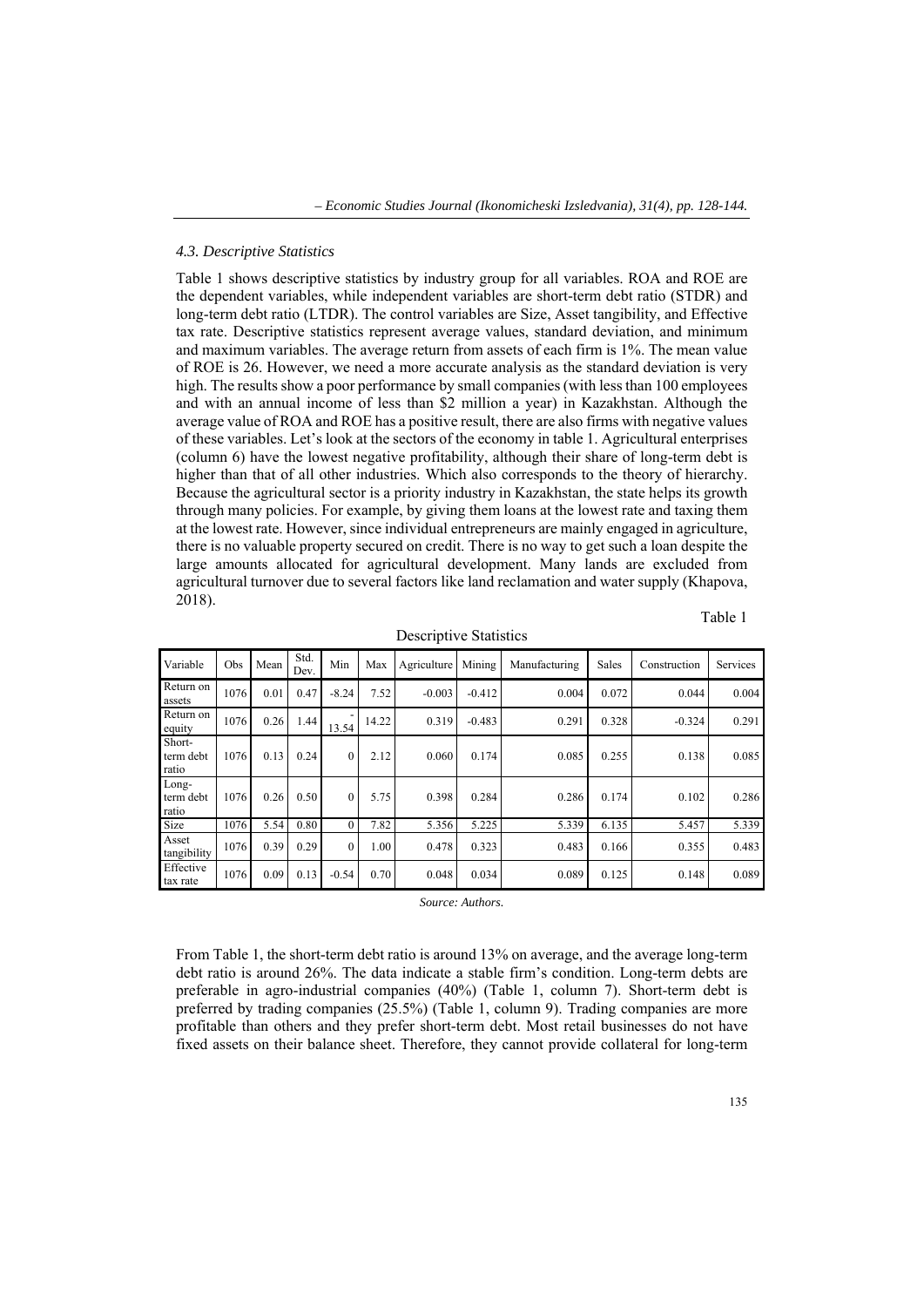loans, as shown in Asset tangibility shown in Table 1. Consequently, they have to finance their activities with short-term loans. Using large amounts of debt in an economy at an early stage of development, such as Kazakhstan, is risky. Based on this rule, it can be assumed that the majority of small firms in Kazakhstan adhere to the correct policy since they have only 40% of the debt share in the total capital. Agro-industrial companies pay the lowest taxes – about 2-3% of the income. The highest taxes are paid by companies engaged in trade and construction (from 3 to 10%).

#### **5. Results and Discussions**

Pearson correlation analysis of variables is presented in Table 2. Correlation analysis provides an early sign that all independent variables are significantly related to ROA. We can see only the short-term debt ratio is significantly related to ROE. Correlation analysis also indicates a possible multicollinearity problem. Therefore, we conducted a variance inflation factor (VIF) test to check the multicollinearity problem among independent variables. The VIF indicator is used in regression analysis to identify multicollinearity and then exclude from the model those predictors whose VIF is too high. In our case, the highest VIF is 1.10. It shows a low level of multicollinearity. According to Allison (1999) and Chechet et al. (2014), if the VIF is less than ten, then multicollinearity does not exist.

Table 2

| T CAISON CONTCRETON IVIALIA |      |           |            |            |           |             |            |            |
|-----------------------------|------|-----------|------------|------------|-----------|-------------|------------|------------|
| Variables                   | VIF  | ROA       | <b>ROE</b> | <b>SDR</b> | LDR       | <b>SIZE</b> | <b>TAT</b> | <b>ETR</b> |
| Return on assets            |      | 1.000     |            |            |           |             |            |            |
| Return on equity            |      | $0.018*$  | 1.000      |            |           |             |            |            |
| Short-term debt ratio       | 1.04 | $-0.226*$ | $0.061*$   | 1.000      |           |             |            |            |
| Long-term debt ratio        | 1.06 | $-0.175*$ | $-0.017$   | $-0.121*$  | 1.000     |             |            |            |
| Size                        | 1.12 | $0.160*$  | 0.019      | $0.097*$   | $-0.100*$ | 1.000       |            |            |
| Asset tangibility           | 1.10 | $-0.096*$ | $-0.038$   | $-0.139*$  | $0.171*$  | $-0.235*$   | 1.000      |            |
| Effective tax rate          | 1.05 | $0.115*$  | 0.021      | $-0.011$   | $-0.142*$ | $0.168*$    | $-0.080*$  | 000.1      |

Pearson Correlation Matrix

\* shows significance at the 0.5 level. Calculated from the data taken from Statistic Agency database of KR *Source: Authors calculation.* 

The analysis uses regression models such as pooled OLS, random effect, and fixed-effect models. The regression results are shown in Table 3 and Table 4.

If there are no significant differences between object samples, it is possible to build a regression using pooled OLS. However, we should be careful when using it. The models built using it may not meet the quality requirements for their parameters, and it is not enough to display well the regularities of the process development. Panel data models with fixed effects, allow to get rid of the influence of an unobservable variable and get unbiased parameter estimates. We need to determine which model is most suitable for our research. The Hausman test and Breusch-Pagan test are used to select one of the three models. To determine the dependence between the fixed and random effect, we use the correlation between the individual components of the firm's errors and control and explanatory variables. If a correlation is found between the factors, then a fixed effect model is used. Otherwise, the random effect model is used. The result of the Hausman specification test in the study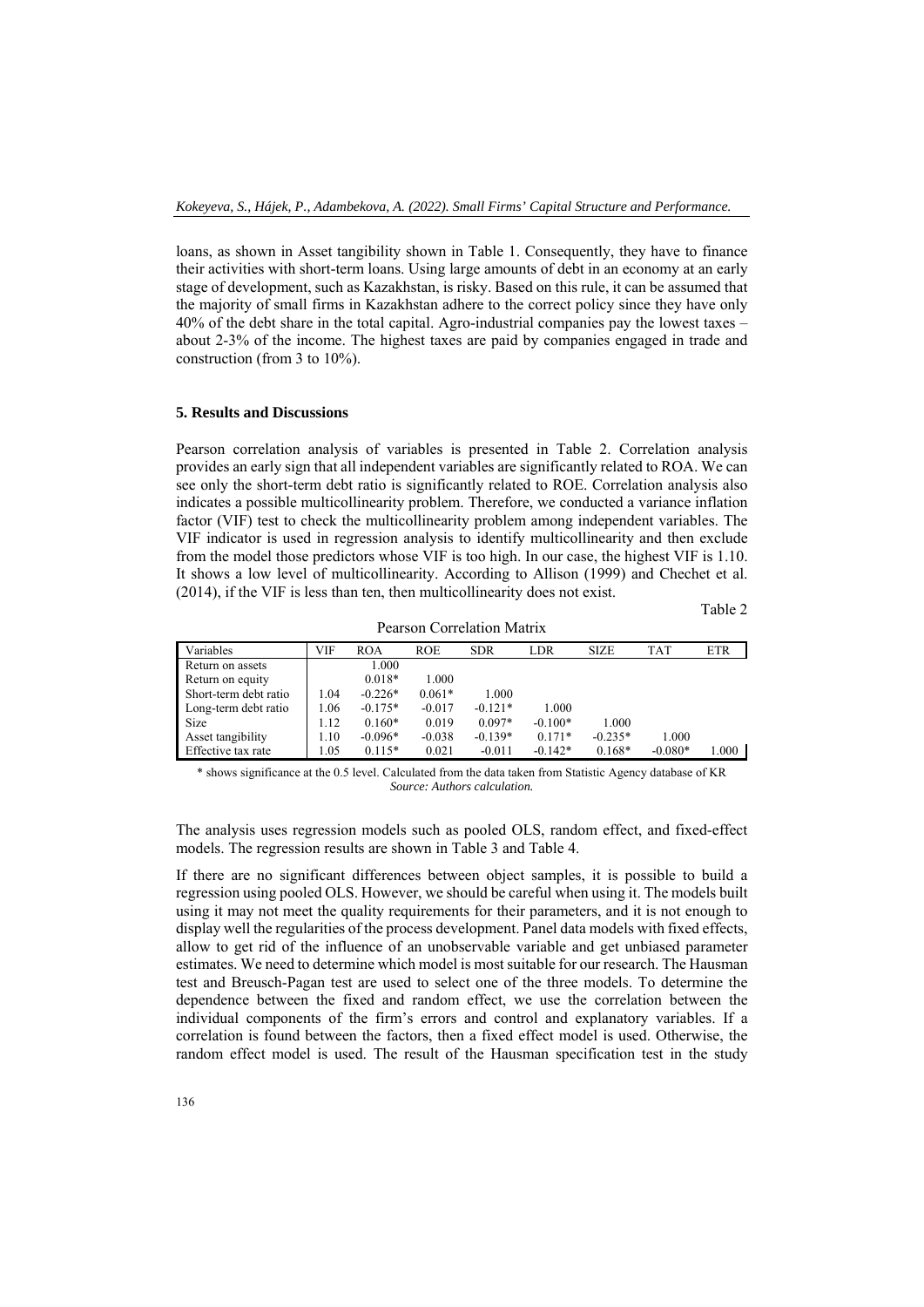indicates that there is no correlation between explanatory variables and personal effects. To define the correspondence between the OLS regression and the random effect, we use the Breusch-Pagan test.

#### Table 3

| Regression analysis results with ROA                                          |             |                    |              |         |               |         |  |  |
|-------------------------------------------------------------------------------|-------------|--------------------|--------------|---------|---------------|---------|--|--|
| Return on assets                                                              | Pooled OLS  | t-value            | Fixed effect | t-value | Random effect | t-value |  |  |
| Short-term debt ratio                                                         | $-0.369***$ | $-8.88$            | $-0.339***$  | $-6.05$ | $-0.369***$   | $-5.25$ |  |  |
|                                                                               | (0.041)     |                    | (0.056)      |         | (0.070)       |         |  |  |
| Long-term debt ratio                                                          | $-0.155***$ | $-5.27$            | $-0.038$     | $-0.89$ | $-0.155**$    | $-2.42$ |  |  |
|                                                                               | (0.029)     |                    | (0.043)      |         | (0.064)       |         |  |  |
| Size                                                                          | $0.082***$  | 4.64               | $0.096***$   | 3.28    | $0.082***$    | 3.58    |  |  |
|                                                                               | (0.018)     |                    | (0.029)      |         | (0.023)       |         |  |  |
| Asset tangibility                                                             | $-0.104*$   | $-1.96$            | $-0.004$     | $-0.02$ | $-0.104**$    | $-2.00$ |  |  |
|                                                                               | (0.053)     |                    | (0.182)      |         | (0.052)       |         |  |  |
| Effective tax rate                                                            | $0.183*$    | 1.95               | $0.132**$    | 2.09    | $0.183**$     | 2.56    |  |  |
|                                                                               | (0.094)     |                    | (0.063)      |         | (0.071)       |         |  |  |
| Constant                                                                      | $-0.329***$ | $-3.15$            | $-0.475**$   | $-2.58$ | $-0.329**$    | $-2.27$ |  |  |
|                                                                               | (0.105)     |                    | (0.185)      |         | (0.145)       |         |  |  |
| Mean dependent var.                                                           | 0.007       |                    | 0.007        |         | 0.007         |         |  |  |
| R-squared                                                                     | 0.127       |                    | 0.059        |         | 0.084         |         |  |  |
| F-statistic/Wald Chi <sup>2</sup>                                             | 16.64       |                    | 10.29        |         | 56.356        |         |  |  |
| Number of obs.                                                                | 1076.000    |                    | 1076.000     |         | 920.000       |         |  |  |
| Prob (F-statistics)                                                           | 0.000       |                    | 0.000        |         | 0.000         |         |  |  |
| Hausman test                                                                  |             | $p$ -value = 0.094 |              |         |               |         |  |  |
| Breusch-Pagan test<br>$chi(2(5) = 422.48, p-value = prob(chi-square) = 0.000$ |             |                    |              |         |               |         |  |  |

Notes: Figures in parentheses are robust standard errors. \*\*\* p<0.01, \*\* p<0.05, \* p<0.1. Robust standard errors are shown in parentheses.

*Source: Authors calculation.* 

The regression analysis results for the three models are shown in Table 3 for ROA and Table 4 for ROE. Tests between pooled OLS and random effect, between random and fixed effect have shown that random effect is a more appropriate model.

#### *ROA and capital structure*

The analysis performed to interpret the firm's performance showed that all three models are significant, as can be seen from the F-test in Table 3. However, the R-square value varies only from 5.9% to 12.7%, indicating the model's low explanatory power. The short-term and long-term debt ratios have a negative sign under the three estimation techniques. After reviewing the results and the relationships between the factors, we found that as a firm's profitability increases, its debt ratios decrease, in line with our hypothesis H2. It is consistent with the pecking-order theory of Myers and Majluf (1984).

This result corresponds to the result obtained (Abor, 2007; Adjei, 2012; Borgia, Newman, 2012; Ebaid, 2009; Kamau et al., 2018; Khan, 2012; Mateev et al., 2013; Rodrigues et al., 2017; Rossi et al., 2015; Saif-Alyousfi et al., 2020; Škuláňová, 2020; Verma et al., 2020). Given this result, we infer that a higher share of debt in the structure of financial resources has a significant negative impact on companies' profitability.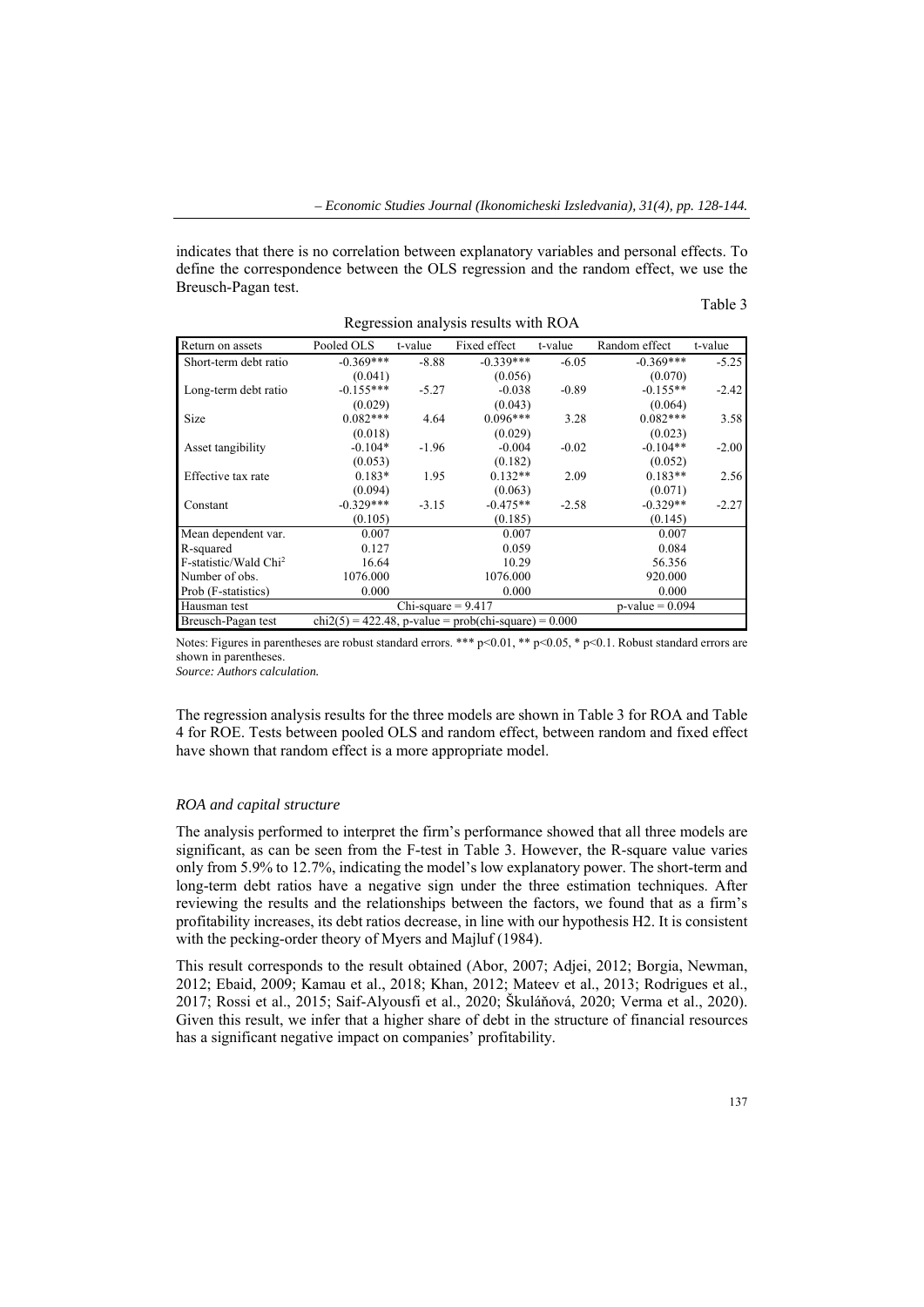We also find that the return on assets also depends on the firm size and the tax rate. Table 3 indicates that there is a statistically significant and positive correlation between size and firm performance. This result corresponds to empirical studies such as Ahmad and Shashazrina (2012), Dabla-Norris (2017).

Tangible assets have a negative relation with the performance of the firm. It means that for small businesses, the availability of fixed assets does not matter. Another reason for the negative correlation between profitability and tangible assets may be that agricultural companies and manufacturing companies have much equipment. Still, it is more difficult for them to profit than trading companies or companies providing services.

The results show a significant and positive relationship between the effective tax rate and ROA. According to Pettit and Singer (1985) small companies are not as profitable as big firms, so the probability of using loans to obtain tax benefits decreases to zero. Since small companies do not need additional tax benefits, this statement does not correspond to the trade-off theory. The company prefers debt financing because of tax deductions for interest payments.

### *ROE and capital structure*

The study's next goal is to determine the relationship between debt and ROE of small firms in Kazakhstan. However, unlike ROA, the result showed a nonsignificant relationship between the debt and ROE. Table 5 shows that capital structure variables measured by a short-term debt ratio are positively related to ROE. It corresponds to the Verma et al. (2020) results. The negative correlation between long-term debt ratio and ROE corresponds to the empirical studies results of Abata and Migiro (2016), Yinusa et al. (2016). It means that leverage impacts shareholder returns and is consistent with Myers and Majluf (1984) pecking-order theory. The results also contradict the theory of Agency costs, which States that equity financing worsens firms' performance. It suggests that Kazakhstan's profitable small firms prefer to use loans for a short period first rather than loans for an extended period. A negative result indicates that as a firm records an improvement in performance over time in terms of ROE, the less debt it uses in its capital structure. They may prefer to use more equity financing than debt financing to prevent the value they have created from being absorbed. This means that in addition to the direct prediction proposed in agency cost theory between the firm's performance and the capital structure, this finding suggests that the firm's financial leverage choice depends on its past performance. However, we cannot accept hypotheses 3 and 4 for prediction since there is no significant relationship between ROE and debt ratio. Authors from Egypt and Jordan also did not find a significant relationship between these factors (Saeedi, Mahmoodi, 2011; Zeitun, Tian, 2014).

Nevertheless, the results do not correspond to the findings of (Phillips and Sipahioglu, 2004), who studied quoted UK organizations with hotel interests. They argue that the high debt levels in the capital structure result from the firm from its high productivity. Also, do not correspond to the results of Margaritis and Psillaki (2010), who studied French firms, Berger and Bonaccorsi di Patti (2006), who analyzed banks in the United States, and Yeh (2010),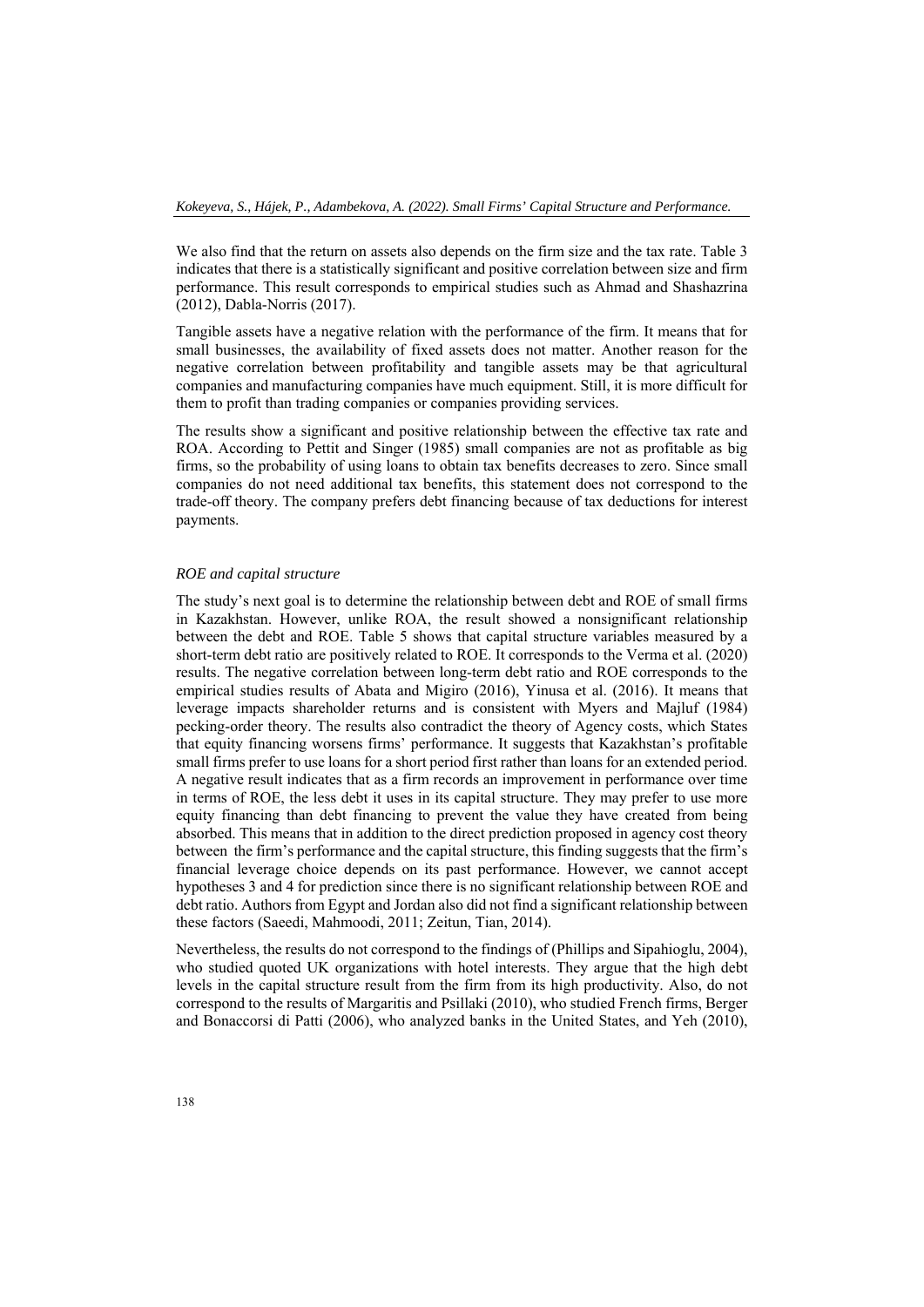who analyzed Taiwanese firms. These authors argue that high debt ratios contribute to better performance.

However, in studies of the capital structure of companies in emerging markets, authors like Ebaid (2009), who studied Egyptian firms' capital structure, Khan (2012), who studied Pakistani companies, and Zeitun and Tian (2014), who studied companies capital structure located in Jordan, have not confirmed any significant relation between STDR and ROE. Ebaid (2009) argues that debt negatively affects the firm's performance, measured as ROA, and has no significant influence on ROE. Salim and Yadar (2012), who study this issue as an example of Malaysian companies, argue that debt negatively affects the companies' financial performance. Abor (2007), investigating the dependence between the capital structure of SMEs and their performance indicators in Ghana, find an inverse relationship between these factors. From these studies, we sign that capital structure choice has a weak influence on the companies' performance in emerging markets. It may also imply that the firm capital structure in developed and developing markets may differ and impact the firm's performance differently. According to studies, the distinction between total balance sheet debt and LTDR is much more pronounced in emerging countries than in developed economies (Booth, et al., 2001). The differentiation in long-term and short-term debts lies in developed countries' well-developed legal systems. That cannot be said about developing countries.

One of the reasons for the difference in the results of developing countries like Kazakhstan from developed countries may be the banking system. In 2020, there were 27 banks in Kazakhstan, including the national bank. Price controls in the securities markets, along with government credit programs for privileged sectors, can significantly impact the structure of corporate finance.

Capital structure's and firm performance's relationship can also be affected by the ease of doing business. According to the World Bank (2020b) "Doing Business" report, Kazakhstan belongs to countries with above-average returns and ranks  $25<sup>th</sup>$  in terms of ease of doing business. Along with countries like Russia, Malaysia, Georgia, Venezuela, Argentina, Bulgaria, China, Thailand, and others. For example, Egypt is ranked 114<sup>th</sup>, while the United States and the United Kingdom are ranked 6th and 8th. What makes a significant difference is that an entrepreneur in an economy with a low income usually spends about 50% of their per capita income on starting a company, compared to just 4.2% for an entrepreneur in a high-income economy.

As for the impact of capital structure on ROE, the results are presented in Table 4.

The firm Size represents a positive but statistically insignificant relationship with ROE. This result is consistent with Rovolis and Feidakis (2014), whose study was based on firms' financial statements from 20 countries, Ebaid (2009), who analyzed Egyptian firms, and with research by Indian companies, Tripathy and Shaik (2019), who found the size is positively related to a firm's performance. Larger firms are expected to use better technology (Tripathy, Shaik, 2019). According to Chakraborty (2010), a company's size may impact its performance, as a larger firm may have more capacity. Large companies are more stable and have the ability to easily expand their assets and increase their ability to qualify for debt while minimizing their risks. Large economies benefit from firms of various sizes: small firms, to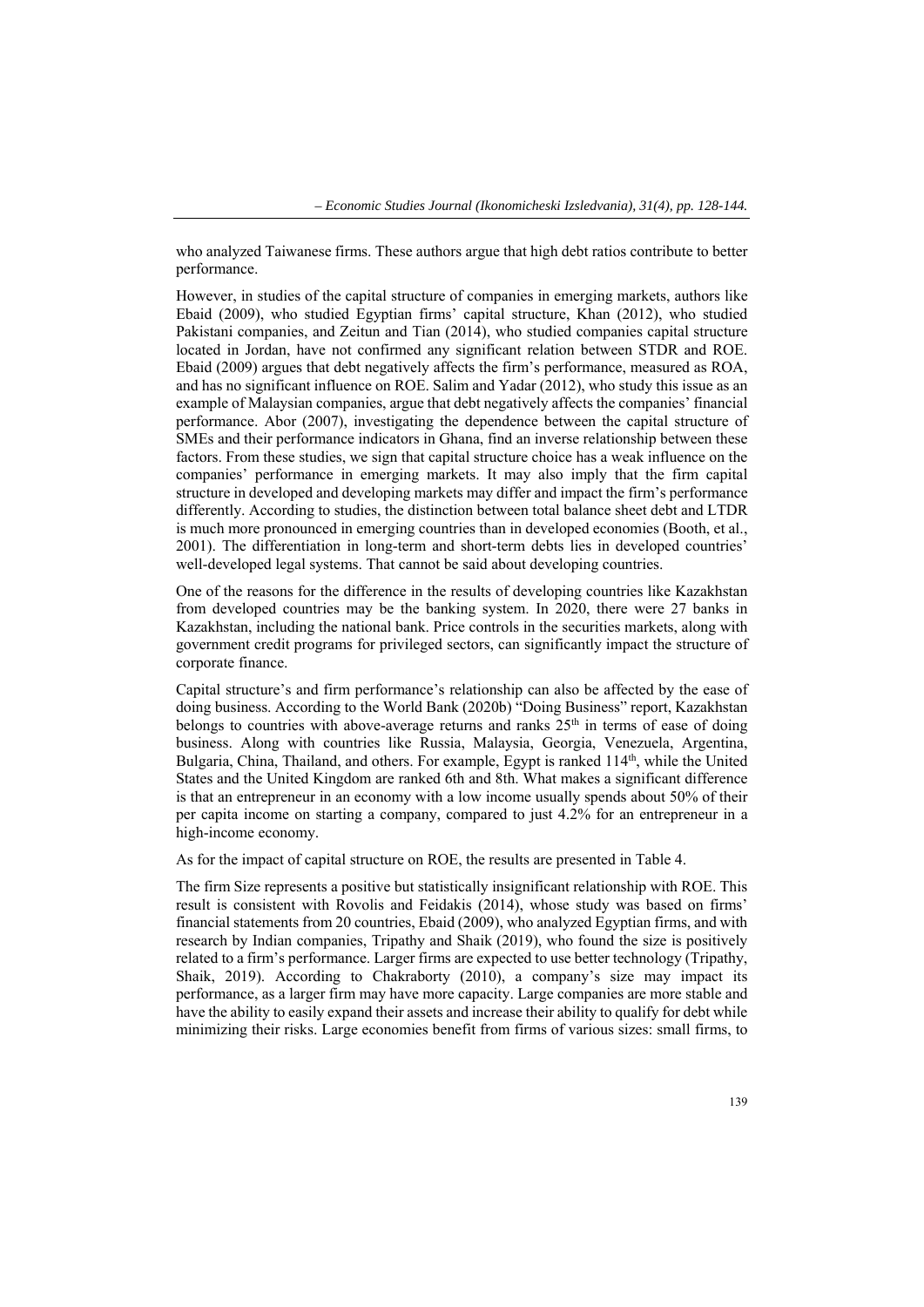gain access to long-term debt, while fast-growing economies only increase the access of large and medium-sized firms to long-term debt.

Table 4

| Return on equity                                                                    | Pooled OLS | t-stat                                     | Fixed effect | t-stat  | Random effect | t-stat  |  |
|-------------------------------------------------------------------------------------|------------|--------------------------------------------|--------------|---------|---------------|---------|--|
| Short-term debt ratio                                                               | 1.122*     | 1.82                                       | 2.132        | 0.89    | 1.122         | 1.01    |  |
|                                                                                     | (0.2617)   |                                            | (2.403)      |         | (1.110)       |         |  |
| Long-term debt ratio                                                                | $-0.034$   | $-0.08$                                    | 0.093        | 0.56    | $-0.034$      | $-0.56$ |  |
|                                                                                     | (0.425)    |                                            | (0.166)      |         | (0.061)       |         |  |
| <b>Size</b>                                                                         | 0.035      | 0.13                                       | 0.235        | 1.31    | 0.035         | 0.36    |  |
|                                                                                     | (0.257)    |                                            | (0.179)      |         | (0.097)       |         |  |
| Asset tangibility                                                                   | $-0.013$   | $-0.84$                                    | $-0.521$     | $-1.50$ | $-0.638$      | $-0.90$ |  |
|                                                                                     | (0.758)    |                                            | (0.348)      |         | (0.712)       |         |  |
| Effective tax rate                                                                  | 0.832      | 0.59                                       | $-0.009$     | $-0.03$ | 0.832         | 1.03    |  |
|                                                                                     | (0.415)    |                                            | (0.311)      |         | (0.808)       |         |  |
| Constant                                                                            | 0.292      | 0.19                                       | $-0.964$     | $-0.79$ | 0.292         | 0.70    |  |
|                                                                                     | (1.522)    |                                            | (1.214)      |         | (0.415)       |         |  |
| R-squared                                                                           | 0.005      |                                            | 0.007        |         | 0.005         |         |  |
| F-statistic/Wald Chi <sup>2</sup>                                                   | 5.329      |                                            | 0.708        |         | 1.650         |         |  |
| SD dependent var                                                                    | 7.016      |                                            | 7.016        |         | 7.016         |         |  |
| Number of obs                                                                       | 1076       |                                            | 1076         |         | 1076          |         |  |
| Prob > F/chi2                                                                       | 0.377      |                                            | 0.588        |         | 0.895         |         |  |
| Hausman test                                                                        |            | Chi-square $= 3.39$<br>$p$ -value = 0.6397 |              |         |               |         |  |
| $chi(2(5) = 2355.76$ with p-value = prob(chi-square) = 0.0000<br>Breusch-Pagan test |            |                                            |              |         |               |         |  |

Regression analysis results with dependent variable ROE

Notes: Figures in parentheses are robust standard errors. \*\*\*  $p<0.01$ , \*\*  $p<0.05$ , \*  $p<0.1$ . Robust standard errors are shown in parentheses.

If we consider the relationship between return on capital and tax shields, we see a positive, however statistically insignificant, relationship between them. The "secured debt" hypothesis states that all other things being equal, if tangible assets secure a company's debts, they can borrow at lower interest rates (Scott, 1977). A positive result between the tax rate and profitability is possible due to government policy. In Kazakhstan, small businesses with minimal profits pay only 3% tax on income. Nevertheless, if the profit increases to a certain amount, they will have to pay 10% tax on the income. According to Michael Engelschalk Jan Loeprick (2015), small businesses operating under the simplified tax regime are taxed based on their turnover, not net profit. In Kazakhstan, according to Tax Codex (2017), small businesses are also taxed based on their turnover. The research has shown that many of the existing theses are simplified and do not consider equity, and do not promote business growth. Based on our data, firms subject to turnover tax are also not efficient. Since the ROA of the trading company is only 7% at an effective tax rate of 12% (Table 1, column 10), and the ROA of the construction business is only 4.4% at an effective tax rate of 14.8% (Table 1, column 11). Therefore more attention should be paid to improving the design and control of simplified modes. Besides, the low tax rate means that debt cannot provide tax benefits in Kazakhstan. Therefore, the use of high-level debt cannot be a reasonable strategy.

Using data from Pakistan for 2006-2011 concludes that after-tax increases, firms respond by understating profits, switching to the informal economy, or changing their legal form (Waseem, 2018). In addition, even though tax revenues were higher immediately after the tax increase, they were below the original level three years later.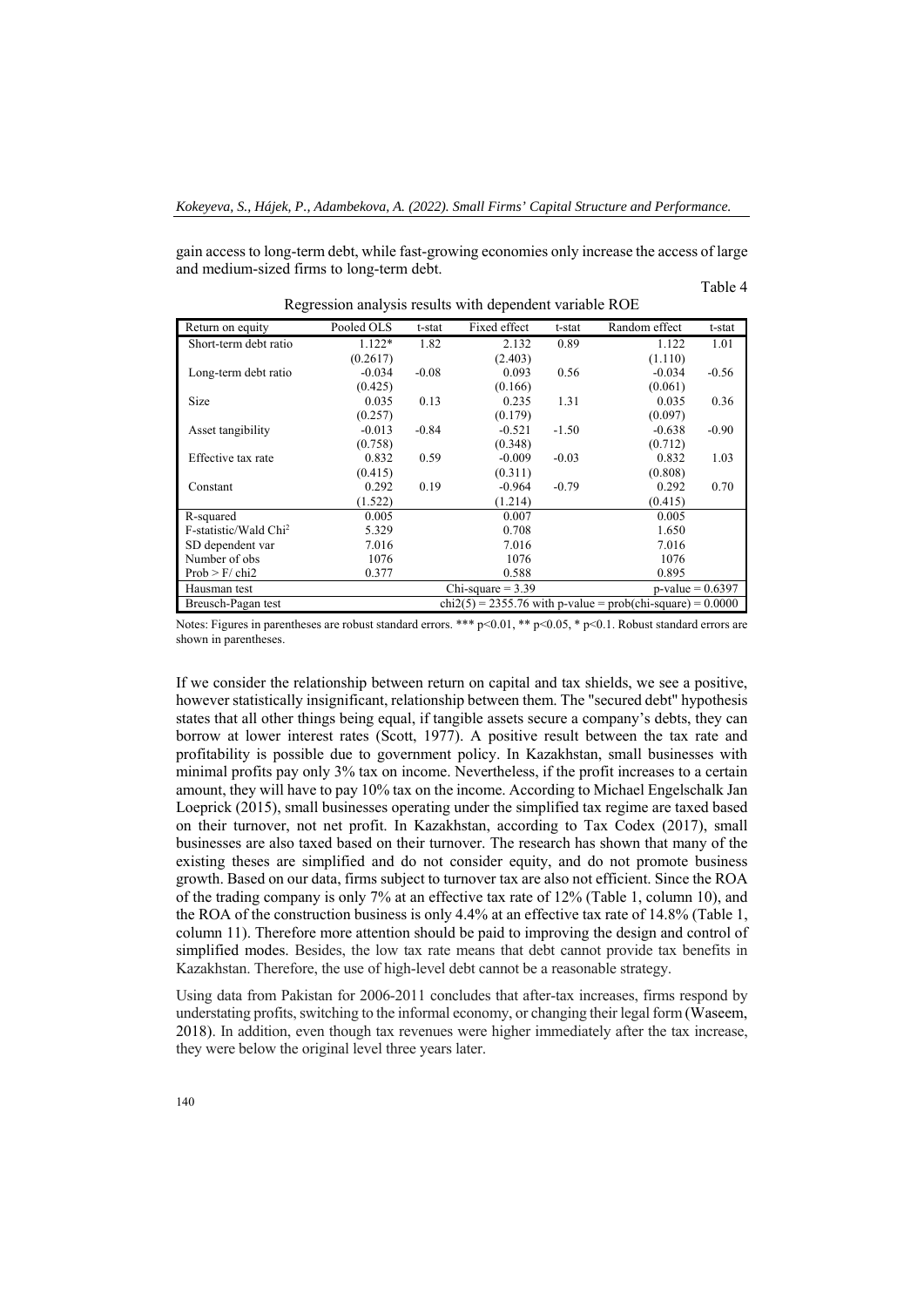Concerning capital structure and taxes, Belitski et al. (2016) note that corruption compensates for the negative influence of high taxes on starting a business. They examine the relationship between corruption and income tax rates in a group of 72 countries between 2005-2011 and consider that higher tax rates prevent business start-ups. Based on Rocha et al. (2018) found that tax cuts after eliminating registration costs reduce the informality of firms in Brazil; however, this effect is mainly due to the registration of existing firms rather than to the creation of new formal enterprises.

Finally, Asset tangibility and ROE have a negative but also insignificant correlation. The firms expecting high growth rates in the future should use more equity financing. Our study result means that small companies' activities in Kazakhstan do not correspond to the Agency theory. With the help of various benefits, the tax system of Kazakhstan encourages growing companies, allowing them to retain profits and encourage investment. However, it is necessary to review the requirements for bank lending to small businesses since long-term loans require collateral in fixed assets, which are not available to all small businesses. This makes it possible only to obtain short-term loans.

According to the study by Calomiris et al. (2017), the relationship between creditor rights and bank loans using micro-level data for 12 developing countries. The authors argue that legal systems for movable collateral are generally weak. They limit the number of movable assets used as collateral while not having centralized registries and requiring court orders to enforce defaults. However, when the creditors' rights protection to movable property improves, banks lend a third more using the same collateral level. The authors checked which of the three components (creation, monitoring, or enforcement) is more important and found that the monitoring and enforcement components are the most relevant, implying that the results are due to the availability of collateral registers and the probability of extrajudicial enforcement.

In summary, in Kazakhstan, the relationship between firm performance and capital structure confirms the presence of the Pecking Order Theory in the financial strategy of Kazakhstan's small companies. Since small companies do not need additional tax benefits, the results confirm that the effects of taxes on capital structure choices are not consistent with the Tradeoff theory.

#### **6. Conclusion**

The presented research shows that the capital structure impact is still controversial, especially in developing countries such as Kazakhstan. This country has specific characteristics and rules, such as a favourable investment environment and a low-income tax rate for small businesses.

We used panel data from small enterprises in Kazakhstan to conduct an empirical study of the impact of capital structure theory in the small business sector. The results obtained indicate that the presented theories of capital structure are relevant to small enterprises in Kazakhstan. The empirical analysis's main conclusions show the negative impact of all debt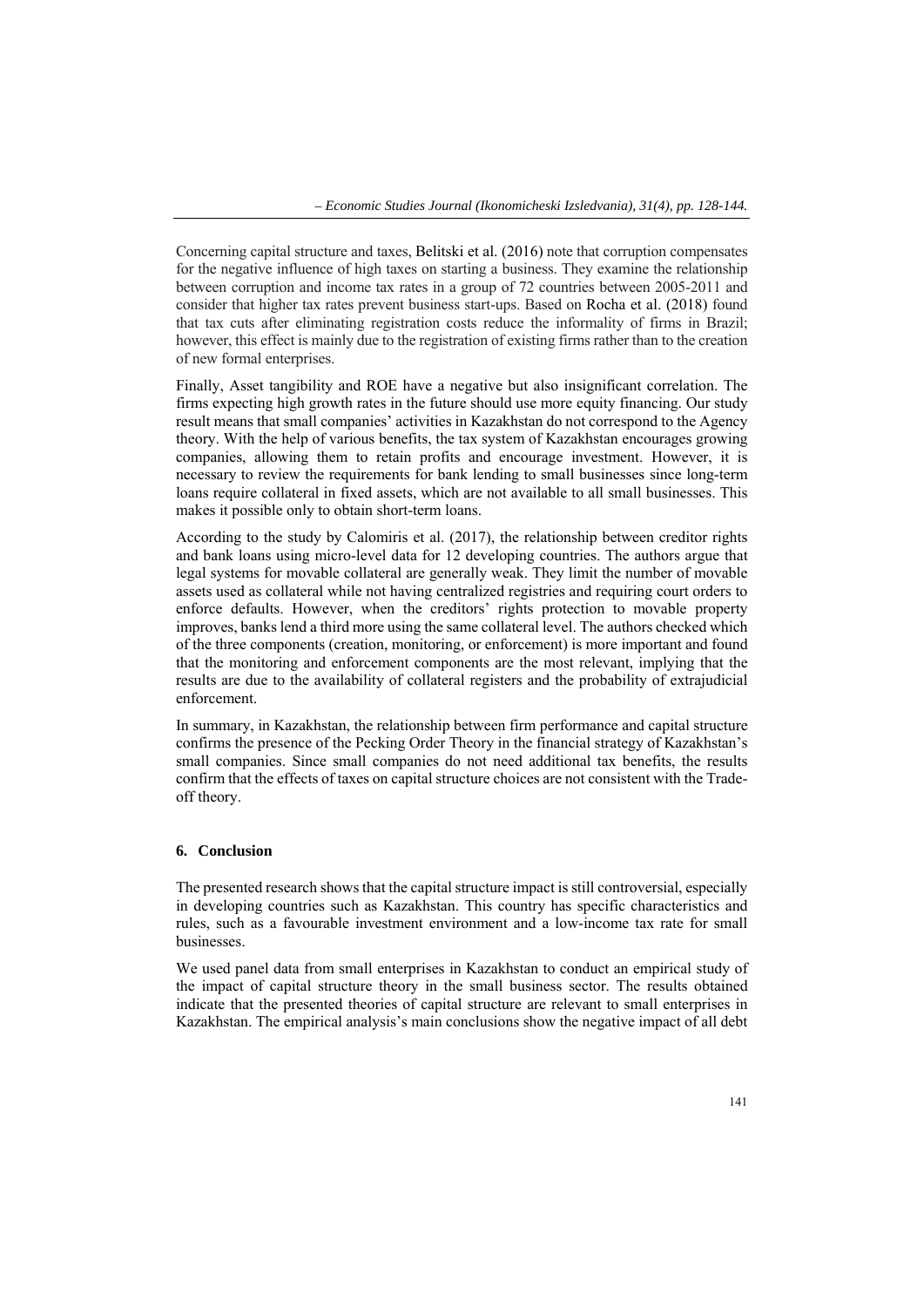levels on the return on assets and the direct interaction between the debt burden and equity, which is consistent with the pecking-order theory.

We have not found a significant relationship between the capital structure and return on capital in the case of small Kazakh enterprises. Firm size, tangible assets, and tax shields were irrelevant when explaining ROE for small firms. These factors do not significantly impact the firm's return on equity but may significantly impact the company's profitability.

Smaller firms with lower tangible asset ratios, which financial institutions consider risky because they are responsive to temporary economic downturns, are forced to base on lower external debt-financing levels. The tax effects do not appear to affect the ROE at any significant level. However, taxes may be an important element in increasing the ROA of an enterprise.

In the light of the findings of this study, we may conclude that employing a high proportion of debt in a firm's capital structure will invariably result in the low financial performance of a firm. The results generally suggest that following the pecking order theory, owners of small firms maximize their retained earnings and raise debt only when additional funding is needed.

Further research is needed to examine the small firms' capital structure over a more extended period and possibly over several economic cycles. This will allow obtaining a complete picture of the debt performance over a long period and its influence on its overall performance. The risk or macroeconomic indicators may provide a better explanation for the firm's performance.

#### **References**

- Abata, M. A., Migiro, S. O. (2016). Capital Structure and Firm Performance in Nigerian-Listed Companies. J. Econ. Behav. Stud. 8, pp. 54-74. https://doi.org/10.22610/jebs.v8i3(J).1289.
- Abor, J. (2007). Industry classification and the capital structure of Ghanaian SMEs. Stud. Econ. Finance 24, pp. 207-219. https://doi.org/10.1108/10867370710817392.
- Abor, J. (2005). The effect of capital structure on profitability: an empirical analysis of listed firms in Ghana. J. Risk Finance 6, pp. 438-445. https://doi.org/10.1108/15265940510633505.
- Adjei, F. (2012). Debt dependence and corporate performance in a financial crisis: evidence from the sub-prime mortgage crisis. - J. Econ. Finance 36, pp. 176-189. https://doi.org/10.1007/s12197-010-9140-0.
- Ahmad, Z., Shashazrina, R. (2012). Capital Structure Effect on Firms Performance: Focusing on Consumers and Industrials Sectors on Malaysian Firms 20.
- Allison, P. D. (1999). Multiple Regression: A Primer. Pine Forge Press.
- Ayyagari, M. D.-K., Asli Maksimovic, Vojislav. (2011). Small vs. Young Firms across the World: Contribution to Employment, Job Creation, and Growth, Policy Research Working Papers. The World Bank. https://doi.org/10.1596/1813-9450-5631.
- Belitski, M., Chowdhury, F., Desai, S. (2016). Taxes, corruption, and entry. Small Bus. Econ. 47, pp. 201-216.
- Berger, A., Bonaccorsi di Patti, E. (2006). Capital structure and firm performance: A new approach to testing agency theory and an application to the banking industry. - J. Bank. Finance 30, pp. 1065-1102.

Bradley, M., Jarrell, G. A., Kim, E. H. (1984). On the Existence of an Optimal Capital Structure: Theory and Evidence. - J. Finance 39, pp. 857-878. https://doi.org/10.2307/2327950.

Calomiris, C. W., Larrain, M., Liberti, J., Sturgess, J. (2017). How collateral laws shape lending and sectoral activity. - J. Financ. Econ. 123, pp. 163-188. https://doi.org/10.1016/j.jfineco.2016.09.005.

Chechet, et al. (2014). Capital Structure and Profitability of Nigerian Quoted Firms: The Agency Cost Theory Perspective. - Am. Int. J. Soc. Sci. 3, pp. 139-158.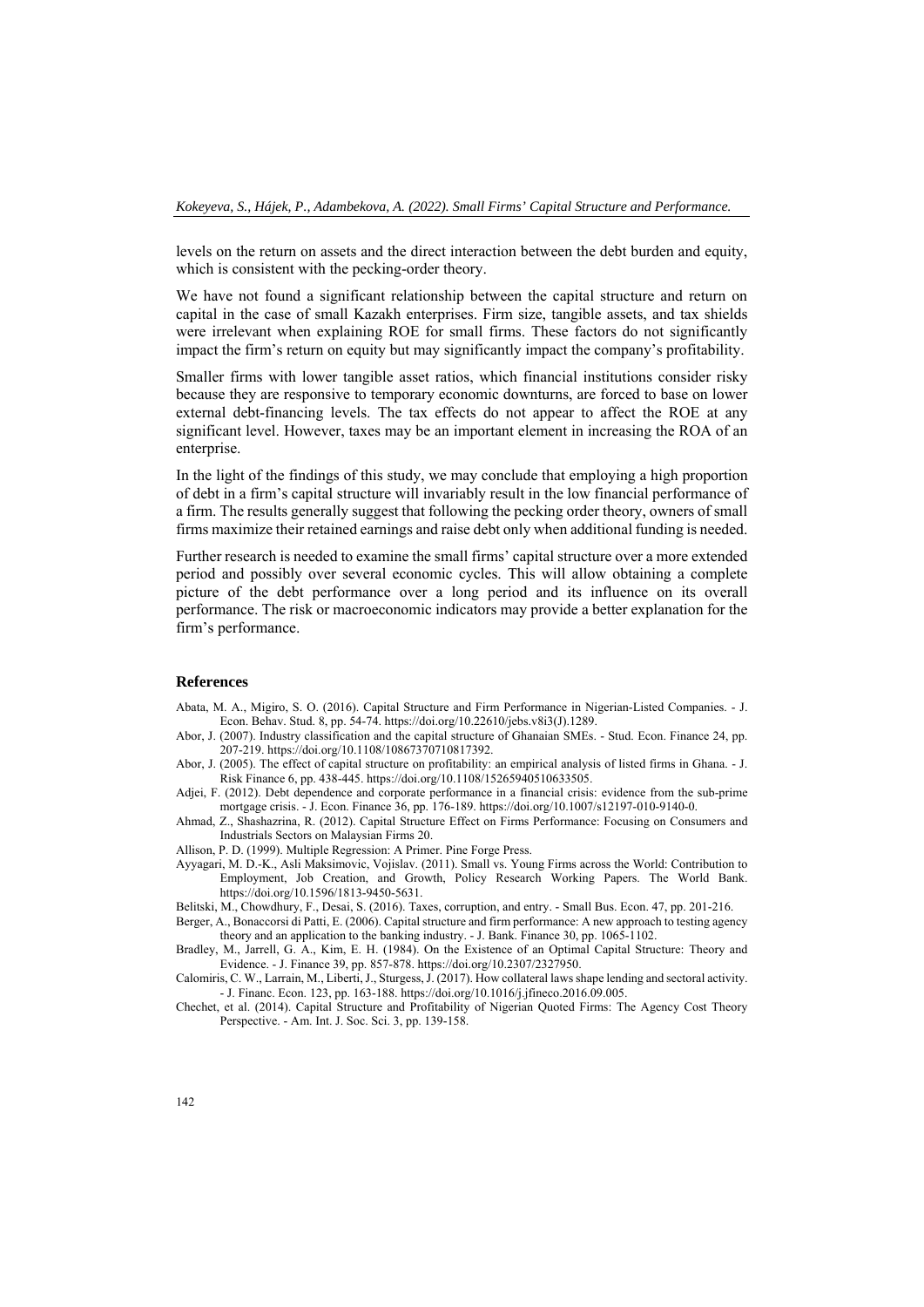- Chittenden, F., Hall, G., Hutchinson, P. (1996). Small firm growth, access to capital markets and financial structure: Review of issues and an empirical investigation. - Small Bus. Econ. 8, pp. 59-67. https://doi.org/10.1007/BF00391976.
- Dabla-Norris, E. (2017). Tax Administration and Firm Performance : New Data and Evidence for Emerging Market and Developing Economies. - IMF Working Papers. International Monetary Fund, Washington, District of Columbia.<br>F.  $(2018)$ .
- Damu, F. (2018). SME reports [WWW Document]. URL https://www.damu.kz/en/poleznayainformatsiya/msb\_reports/ (accessed 4.16.20).
- Degryse, H., de Goeij, P., Kappert, P. (2012). The impact of firm and industry characteristics on small firms' capital structure. - Small Bus. Econ. 38, pp. 431-447. https://doi.org/10.1007/s11187-010-9281-8.
- Di Pietro, F., Palacín-Sánchez, M.-J., Roldán, J. L. (2018). Regional development and capital structure of SMEs. Desarro. Reg. Estruct. Cap. Las PYME 18, pp. 37-60. https://doi.org/10.5295/cdg.150530fd.
- Ebaid, I. E.-S. (2009). The impact of capital‐structure choice on firm performance: empirical evidence from Egypt. J. Risk Finance 10, pp. 477-487. https://doi.org/10.1108/15265940911001385.
- Gaspar, V., Jaramillo, L., Wingender, M. P. (2016). Tax Capacity and Growth: Is there a Tipping Point?. International Monetary Fund.
- Graham, J. R., Hanlon, M., Shevlin, T., Shroff, N. (2017). Tax Rates and Corporate Decision-making. Rev. Financ. Stud. 30, pp. 3128-3175. https://doi.org/10.1093/rfs/hhx037.
- IEG. (2018). Institute of the economy of growth. Small And Medium-Sized Business Sector: Russia And The World. - Inst. Econ. Growth. URL https://stolypin.institute/novosti/sektor-malogo-i-srednego-predprinimatelstvarossiya-i-mir/ (accessed 12.27.20).
- IFC. (2020). International Finance Corporation.Transformation. Annual Report 2020 [WWW Document]. URL https://www.ifc.org/wps/wcm/connect/CORP\_EXT\_Content/IFC\_External\_Corporate\_Site/Annual+Repo rt/AR20 (accessed 2.27.21).
- Jensen, M. C., Meckling, W. H. (1976). Theory of the firm: Managerial behavior, agency costs and ownership structure. - J. Financ. Econ. 3, pp. 305-360. https://doi.org/10.1016/0304-405X(76)90026-X.
- Kamau, J. K., Mogwambo, V., Muya, J. (2018). Revisiting Capital Structure And Financial Performance: The Moderating Role Of Firm Growth Rate: Evidence From Kenyan Petroleum Firms. - International Journal of Social Sciences and Information Technology, Vol. IV, N X.
- Khan, A. G. (2012). The relationship of capital structure decisions with firm performance: A study of the engineering sector of Pakistan [WWW Document]. URL https://www.semanticscholar.org/paper/The-relationship-ofcapital-structure-decisions-A-Khan/852233ca046fecaa4f73560a1a866d885a653206 (accessed 4.28.20).
- Khapova, A. V. (2018). Key Economic Problems of the Agricultural Sector of Kazakhstan. KEY Econ. Probl. Agric. Sect. Kazakhstan.
- Khatoon, T., Hossain, M. M. (2017). Capital Structure and Firm's Financial Performance: Evidence from Listed Cement Companies of Dhaka Stock Exchange of Bangladesh. - International Journal of Business and Statistical Analysis.
- Mateev, M., Poutziouris, P., Ivanov, K. (2013). On the determinants of SME capital structure in Central and Eastern Europe: A dynamic panel analysis. - Res. Int. Bus. Finance, Firm-Level Aspects of International Integration 27, pp. 28-51. https://doi.org/10.1016/j.ribaf.2012.05.002.
- MFRK [WWW Document]. (2020). gov.egov.kz. URL https://betaegov.kz/ (accessed 3.10.21).
- Modigliani, F., Miller, M. H. (1958). The Cost of Capital, Corporation Finance and the Theory of Investment. Am. Econ. Rev. 48, pp. 261-297.
- Myers, S. C., Majluf, N. S. (1984). Corporate Financing and Investment Decisions When Firms Have Information That Investors Do Not Have. - National Bureau of Economic Research, Working Paper N 1396. https://doi.org/10.3386/w1396.
- OECD, European Training Foundation, European Union, European Bank for Reconstruction and Development, 2015. SME Policy Index: Eastern Partner Countries 2016: Assessing the Implementation of the Small Business Act for Europe, SME Policy Index. OECD. https://doi.org/10.1787/9789264246249-en.
- PeiZhi, W., Ramzan, M. (2020). Do corporate governance structure and capital structure matter for the performance of the firms? An empirical testing with the contemplation of outliers. PLOS ONE 15, e0229157. https://doi.org/10.1371/journal.pone.0229157.
- Pettit, R. R., Singer, R. F. (1985). Small Business Finance: A Research Agenda. Financial Management 14, pp. 47-60. https://doi.org/10.2307/3665059.
- Rocha, R., Ulyssea, G., Rachter, L. (2018). Do lower taxes reduce informality? Evidence from Brazil. J. Dev. Econ. 134, pp. 28-49. https://doi.org/10.1016/j.jdeveco.2018.04.003.